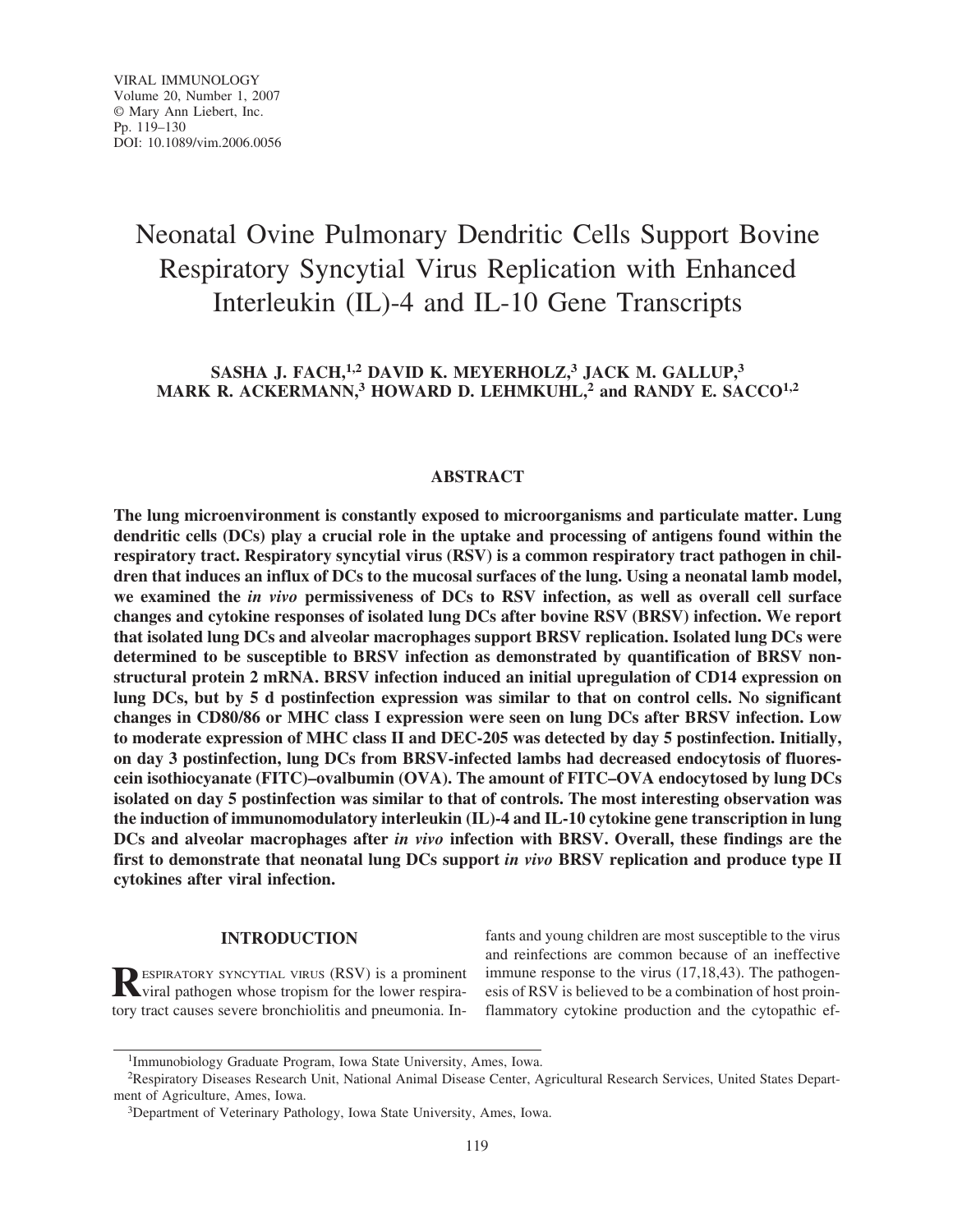fects of viral replication (40). Lung epithelial cells are a primary site for RSV replication, but data from studies with monocyte-derived dendritic cells (MDDCs) and alveolar macrophages (AMs) indicate that *in vitro* replication of the virus does occur in other cell types (6,14,21,32).

An influx of DCs after RSV infection has been documented within the lungs of infected mice and by isolation of DCs from nasal washes of RSV-infected children (3,13). Dendritic cells are important sentinels of the immune system and play a crucial role in antigen capture, processing, and presentation to T cells. As the most potent antigen-presenting cells (APCs), DCs link the innate and adaptive immune responses after microbial infection. On viral infection, DCs are well equipped to prime T cells for primary and secondary antiviral responses. Therefore, viruses have been found to target DCs and modulate surface antigen expression, maturation, and cytokine production (33). A prominent respiratory pathogen belonging to the same *Paramyxoviridae* family as RSV is measlesvirus (MV), whose immunosuppression of DCs has been well documented using *in vitro*-derived DCs (CD34- precursors or monocytes) or Langerhans cells (16,35,36). MV modulates infected DCs through inhibition of maturation, interleukin (IL)-12 production, and CD80 and CD86 expression. In addition, herpesvirus (23), poliovirus (42), and vaccinia virus (8) have been shown to infect DCs and suppress their maturation, antigen presentation, and cytokine production.

To date, only *in vivo* adult lung DCs or *in vitro*-derived DCs have been examined after RSV infection (1,3,14,45). Neonatal, tissue-isolated lung DCs have not been examined *ex vivo* after RSV infection. In the present studies, we used a neonatal lamb model of experimental bovine RSV (BRSV) infection as previously described (22,30). Neonatal lambs have been used in pulmonary studies of naturally occurring respiratory diseases (26,27,30). The first aim of these studies was to isolate neonatal lung DCs after *in vivo* BRSV infection to determine whether these cells would support viral replication. Second, lung DCs were examined to determine the effects of viral infection on surface antigen expression and cytokine mRNA induction. We previously developed a procedure for the isolation and enrichment of  $CD11c<sup>+</sup>$  lung DCs from neonatal lambs (9). In the present study, we report that BRSV replication occurs within isolated lung DCs and AMs *in vivo*. Phenotypic changes due to the effects of viral infection were examined. Functional characteristics of lung DCs were determined by antigen uptake assays and cytokine gene transcription. Interestingly, BRSV induced IL-4 and IL-10 gene transcription in lung DCs and AMs. Results indicate that isolated lung APCs can support BRSV replication and that immunomodulatory cytokines are upregulated early in infection.

# FACH ET AL.

**MATERIALS AND METHODS**

*Animals and experimental procedure*

Healthy 2- to 4-d-old lambs of mixed Rambouillet and Polypay breeds were used for the experiments. Lambs received ceftiofur sodium (Naxcel, 2.2 mg/kg once per day, intramuscular) to prevent secondary bacterial complications (41) as previously done in a premature lamb model (30). Lambs were bottle fed four times per day with commercial milk replacer. Lambs received an intratracheal inoculation of either 22 mL of BRSV 375 inoculum or sterile medium with a  $30$ -cm<sup>3</sup> sterile syringe and 20gauge needle. Necropsies of day 3 postinoculation lambs  $(n = 6)$ , day 5 postinoculation lambs  $(n = 6)$ , or control lambs  $(n = 6)$  were conducted in two separate experiments according to the following procedure. Lambs were killed with an intravenous injection of sodium pentobarbital. During necropsy, the abdominal cavity was opened and the abdominal aorta was severed. Lungs were perfused by a similar procedure to that previously described (9,38). Briefly, the pulmonary artery was clamped as it exits the heart and catheterized with an 18-gauge needle distal to the clamp. The vasculature of the lungs was perfused with sterile phosphate-buffered saline (PBS) until the lungs were cleared of peripheral blood and were pale pink in color. The lungs were aseptically removed, lavaged with sterile PBS to remove alveolar macrophages, and placed in sterile PBS containing 1% antibiotic–antimycotic (Invitrogen, Carlsbad, CA). Accepted principles of animal care were followed and experiments were approved by the National Animal Disease Center (NADC, Ames, IA) Animal Care and Use Committee.

# *Viral inoculum*

Bovine RSV (BRSV) 375 was propagated on adherent bovine turbinate cells and the viral inoculum was prepared as previously described (22,30). Briefly, by 7 d of incubation, or when more than 90% of virally induced cytopathic effect was observed, flasks were frozen at  $-80^{\circ}$ C. Within 2 d, the flasks were thawed and the media were pooled and centrifuged to remove cellular debris. After thorough mixing and sterile filtration, viral inoculum was aliquoted and stored at  $-80^{\circ}$ C. A standard plaque assay was used to determine the tissue culture infectious dose (TCID<sub>50</sub>),  $10^{4.9}$  TCID<sub>50</sub>/mL (3.97  $\times$  10<sup>4</sup> plaque-forming units [PFU]/mL). The viral inoculum was BVDV free as tested by polymerase chain reaction (PCR) (data not shown).

# *Pulmonary DC isolation and enrichment*

Neonatal lamb pulmonary DCs were isolated as previously described (9). Briefly, the entire lung was cut into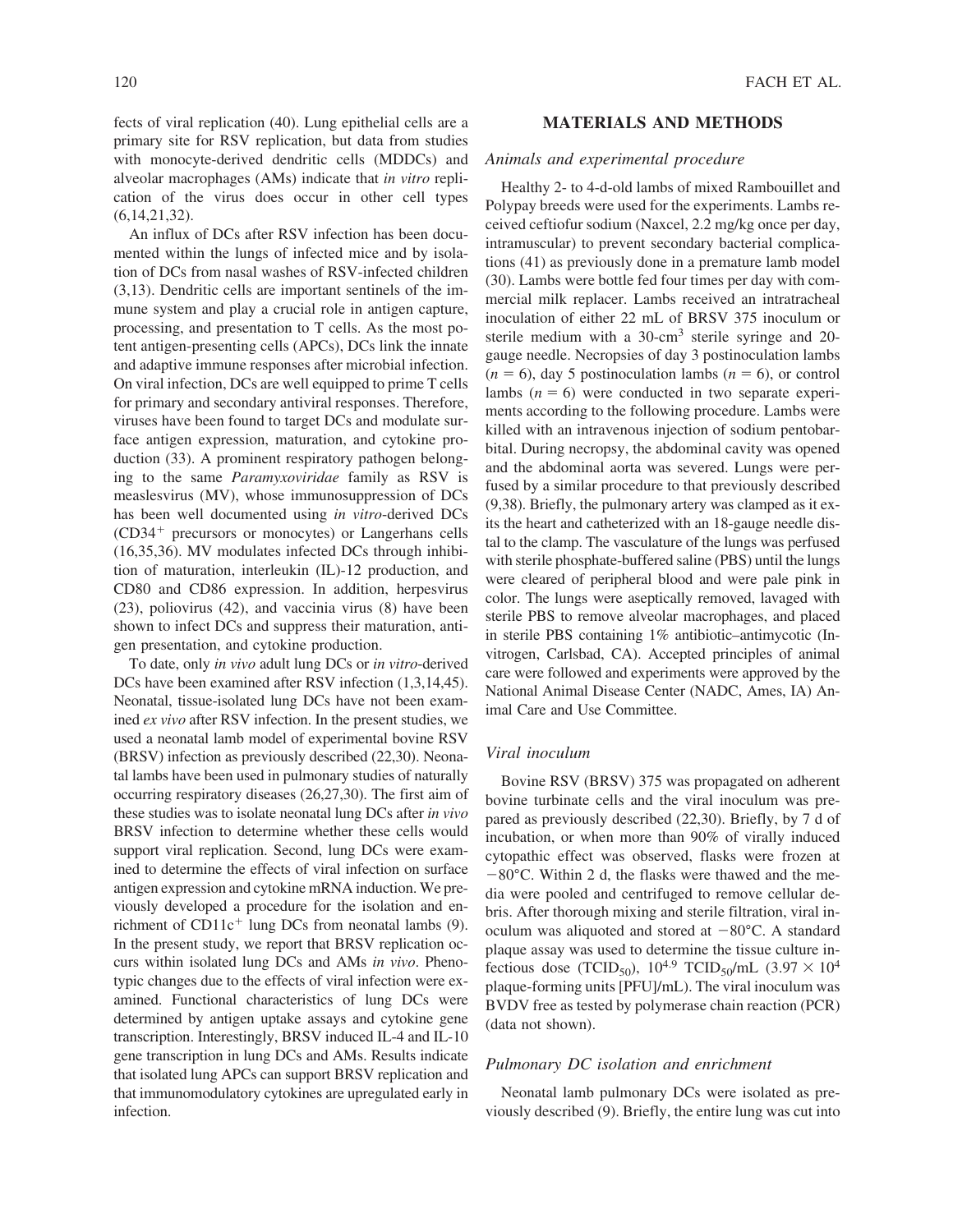small pieces with sterile scissors and forceps and then digested in RPMI 1640 (Invitrogen) containing Liberase Blendzyme 3 (7 mg/mL; Roche Applied Science, Indianapolis, IN) and DNase I, type IV from bovine pancreas  $(50 \ \mu g/mL)$ ; Sigma, St. Louis, MO) for 1 h at 37 $^{\circ}$ C. The enzymatic digestion was stopped by the addition of 10% fetal bovine serum (FBS) to the decanted supernatant and the entire digestion step was repeated on the remaining tissue pieces. The cell suspension was filtered through sterile cheesecloth and washed with PBS. Contaminating red blood cells (RBCs) were removed from cell preparations by hypotonic lysis. Cells were resuspended in supplemented RPMI 1640 (cRPMI) containing 10% FBS (Atlanta Biologicals, Lawrenceville, GA), 10% lamb serum, 2 mM L-glutamine, and 1% antibiotic–antimycotic (all from Invitrogen GIBCO, Grand Island, NY) and incubated for 12 h at  $37^{\circ}$ C in an atmosphere of  $5\%$  CO<sub>2</sub>. Adherent and nonadherent cells were collected, washed, and incubated for 10 min at room temperature with 10% normal goat serum (Invitrogen) to block nonspecific binding. Cells were washed and stained with monoclonal antibody BAQ153A (anti-ovine CD11c; VMRD, Pullman, WA) followed by incubation with magnetic MicroBeads (Miltenyi Biotec, Auburn, CA). CD11c<sup>+</sup> DCs (lung DCs) were obtained by twice positively sorting with a magnetically activated cell sorter (Miltenyi Biotec).

#### *Immunohistochemistry*

Samples of PBS-perfused lung were frozen in Tissue-Tek O.C.T. compound (Sakura Finetek USA, Torrance, CA) in an ethanol–dry ice bath. Sections were cut onto silanated glass slides, fixed in acetone for 5 min, and stored at  $-80^{\circ}$ C. Slides were rehydrated in  $1 \times$  Tris buffer and blocked with normal goat serum (Kirkegaard & Perry Laboratories, Gaithersburg, MD) for 30 min at room temperature. The slides were washed in  $1 \times$  Tris buffer and incubated with primary antibody BAQ153A (anti-ovine CD11c; VMRD) diluted in  $1 \times$  Tris buffer, PBS, and 3% bovine serum albumin (BSA) overnight at 4°C. Slides were rinsed and polyclonal BRSV–fluorescein isothiocyanate (FITC) (50  $\mu$ L; VMRD) was added for 30 min at 37°C. Slides were washed with  $1\times$  Tris buffer and incubated for 30 min at 37°C with isotypespecific secondary antibodies conjugated to Alexa Fluor 633 (Invitrogen Molecular Probes, Eugene, OR). To visualize nuclei, slides were washed and incubated with 4,6-diamidino-2-phenylindole, dilactate (DAPI, 300 nM; Invitrogen Molecular Probes) for 5 min at room temperature. The slides were washed with  $1 \times$  Tris buffer and coverslips were mounted with a 50:50 glycerin–PBS solution. Tissue sections were examined with a Leica TCS-NT confocal scanning laser microscope (Leica Microsystems, Exton, PA). Images were prepared with

Adobe Photoshop version CS (Adobe, San Jose, CA) and InDesign version 3 (Adobe).

# *Flow cytometry*

Isolated CD11c<sup>+</sup> cells were analyzed for cell surface antigens by three-color flow cytometry. Cell concentrations were adjusted to  $1 \times 10^5$  cells/mL and stained with different combinations of primary and secondary antibodies diluted in FACS buffer (balanced salt solution with 1% FBS and 0.1% sodium azide). Ovine-specific monoclonal antibodies obtained from VMRD were used for detection of CD14 (CAM36A), CD11c (BAQ153A), MHC class I (BC5), and MHC class II (TH14B). Crossreactive CD11b (CC126) and DEC-205 (CC98) monoclonal antibodies were obtained from Serotec (Raleigh, NC). CD80/86 was detected with human CD152-muIg/Rphycoerythrin (PE) fusion protein (Ancell, Bayport, MN). Isotype-specific primary antibodies used were antimouse IgG1, IgG2b, IgG2a, and IgM (Serotec). Secondary antibodies (SouthernBiotech, Birmingham, AL) included anti-IgM–PE, anti-IgG2b–PE, anti-IgG2b– FITC, anti-IgG2a–FITC, and anti-IgM–FITC. Anti-IgG1 Tricolor was obtained from Invitrogen Caltag Laboratories (Burlingame, CA). Cells were washed with FACS buffer and resuspended in 2% paraformaldehyde in PBS. For each sample 10,000 events were collected with a BD Biosciences Immunocytometry Systems LSR flow cytometer (San Jose, CA). Analysis of cell surface marker expression was done with FloJo software (Tree Star, Ashland, OR).

#### *Tracer endocytosis*

FITC-conjugated ovalbumin (FITC–OVA; Invitrogen Molecular Probes) and FITC-conjugated dextran (FITC– dextran; Invitrogen Molecular Probes) were used to examine the endocytic abilities of the lung DC populations. CD11c<sup>+</sup> cell concentrations were adjusted to  $1 \times 10^5$  cells/ mL and incubated at 37 or 4°C for 1 h with FITC–OVA or FITC–dextran (1 mg/mL). Cells were washed with FACS buffer and resuspended in 2% paraformaldehyde in PBS. For each sample 10,000 events were acquired with a flow cytometer (Becton Dickinson LSR). Data were analyzed with FloJo software (Tree Star).

#### *RNA extraction and cDNA synthesis*

Sorted CD11c<sup>+</sup> pulmonary cells were pelleted in sterile 1.5-mL Eppendorf tubes. Cells were resuspended in 600  $\mu$ L of RLT buffer plus 2-mercaptoethanol from the RNeasy Mini RNA isolation kit (Qiagen, Valencia, CA) and stored at  $-80^{\circ}$ C. Total RNA was isolated using the RNeasy Mini RNA isolation kit (Qiagen) according to the manufacturer's instructions. Contaminating genomic DNA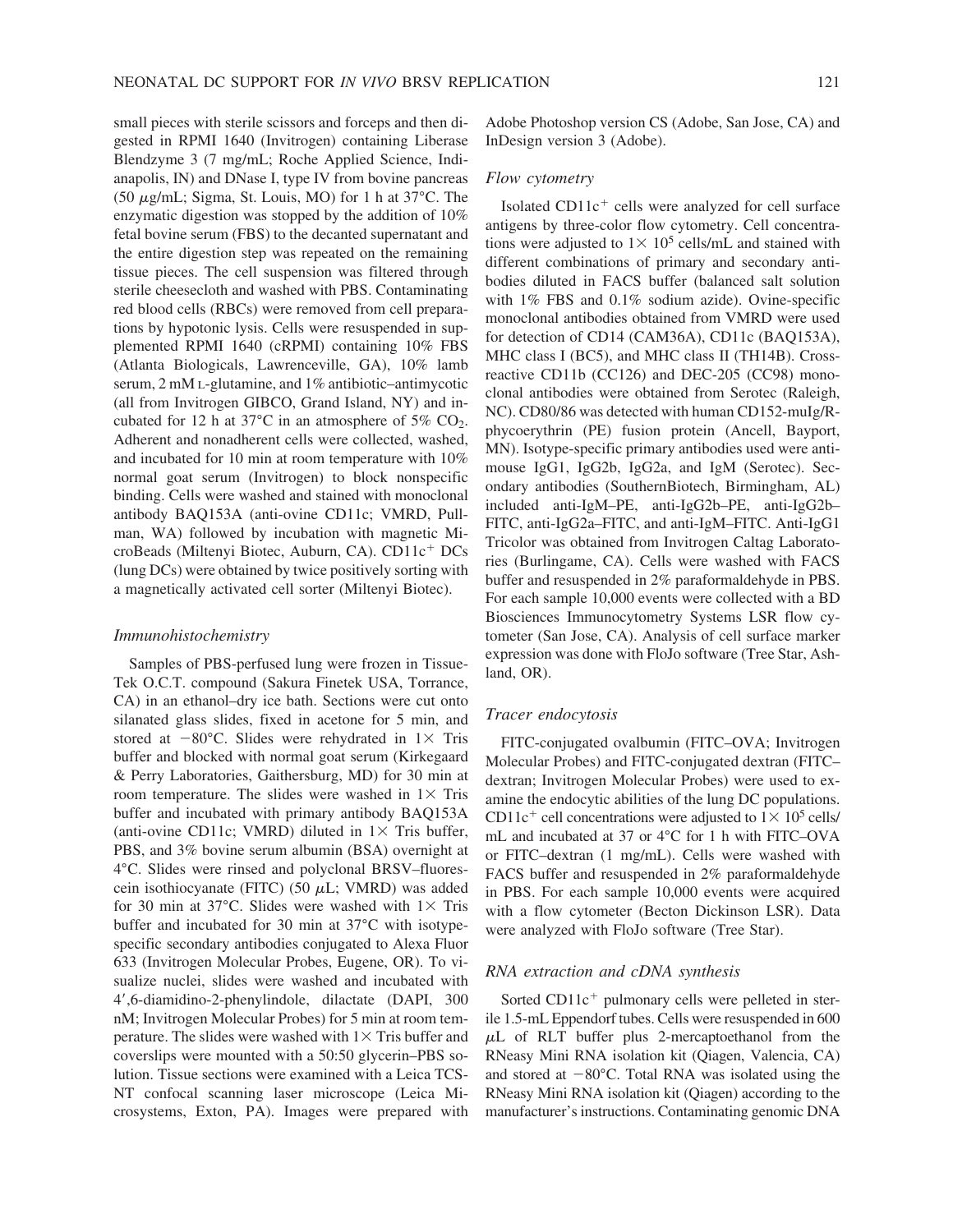was removed during RNA isolation with an on-column RNase-free DNase I digestion set (Qiagen) according to the manufacturer's instructions. Total RNA was eluted by the addition of  $40 \mu L$  of DNase–RNase-free water. One microgram of total RNA from each sample was reverse transcribed with oligo( $dT$ )<sub>12–18</sub> primers (Invitrogen).

# *Cytokine and BRSV nonstructural protein 2 mRNA quantification*

Primers were designed specifically for SYBR green quantification, using the PrimerSelect program (DNAS-TAR, Madison, WI) with suggested parameters for SYBR green chemistry that included a product size no greater than 100–150 base pairs and a 50°C annealing temperature. Ovine ribosomal protein S15 was chosen as the endogenous control for the genes of interest, which are listed in Table 1. Oligo(dT) cDNA was diluted 1:10 in DNase–RNase-free water and  $2 \mu L$  was used for quantification. SYBR green PCR master mix (Applied Biosystems, Foster City, CA) was used according to the manufacturer's instructions. An Applied Biosystems 7300 Real-Time PCR System machine was used with the same amplification conditions for all genes of interest: 10 min at 95°C, 15 sec at 95°C, 40 cycles of 1 min at 50°C, with a dissociation step of 15 s at 95°C, 30 s at 50°C, 15 s at 95°C. Final relative quantification was calculated by the  $2^{-\Delta\Delta}C$ <sub>T</sub> method (28), where the amount of target gene is normalized to an endogenous control (ovine ribosomal protein S15) and expressed relative to control cells. Primers were validated on the Applied Biosystems 7300 machine by using serial dilutions of total RNA with ovine ribosomal protein S15 and target gene primers, whose values were plotted as the log input amount versus  $\Delta C_T$ values (target gene  $C_T$ —endogenous control  $C_T$ ) for relative efficiency. Only primers with a slope of less than 0.1 were used, because of similar amplification efficiencies as the endogenous control.

TABLE 1. PRIMER SEQUENCES FOR OVINE TARGET AND ENDOGENOUS CONTROL GENES

| Primer                  | Sequence $(5' \rightarrow 3')$  | Length $(bp)$ | Accession no. |
|-------------------------|---------------------------------|---------------|---------------|
| IL-1 $\beta$ Forward    | ATGGGTGTTCTGCATGAG              | 63            | X54796        |
| IL-1 $\beta$ Reverse    | AAGGCCACAGGAATCTTG              |               |               |
| IL-4 Forward            | GGACTTGACAGGAATCTC              | 80            | Z11897        |
| IL-4 Reverse            | CTCAGCGTCTTGTACTC               |               |               |
| IL-6 Forward            | GAGTTGCAGAGCAGTATC              | 85            | X62501        |
| IL-6 Reverse            | GGCTGGAGTGGTTATTAG              |               |               |
| IL-8 Forward            | AAGCTGGCTGTTGCTCTC              | 94            | X78306        |
| IL-8 Reverse            | <b>GGCATCGAAGTTCTGTACTC</b>     |               |               |
| IL-10 Forward           | GATGCCACAGGCTGAGAACC            | 53            | U11421        |
| IL-10 Reverse           | <b>GCGAGTTCACGTGCTCCTTG</b>     |               |               |
| IL-12p40 Forward        | AAGTCACATGCCACAAGG              | 72            | AF004024      |
| IL-12p40 Reverse        | CACTCCAGAATGAGCTGAG             |               |               |
| $TNF\alpha$ Forward     | <b>CTCATCTACTCGCAGGTCCTC</b>    | 86            | X56756        |
| $TNF\alpha$ Reverse     | ACTGCAATGCGGCTGATGG             |               |               |
| ovRPS15 Forward         | <b>TACAACGGCAAGACCTTCAACCAG</b> | 105           | $\mathbf{a}$  |
| ovRPS15 Reverse         | GGGCCGGCCATGCTTACG              |               |               |
| <b>BRSV</b>             |                                 |               |               |
| NS <sub>2</sub> Forward | <b>ACCACTGCTCAGAGATTG</b>       | 155           | NC 001989     |
| NS <sub>2</sub> Reverse | AATGTGGCCTGTCGTTCATCG           |               |               |

a Ovine ribosomal protein S15 mRNA sequence provided by Dr. Sean Limesand, Dept. of Pediatrics, University of Colorado Health Sciences Center, Perinatal Research Center, Aurora, CO.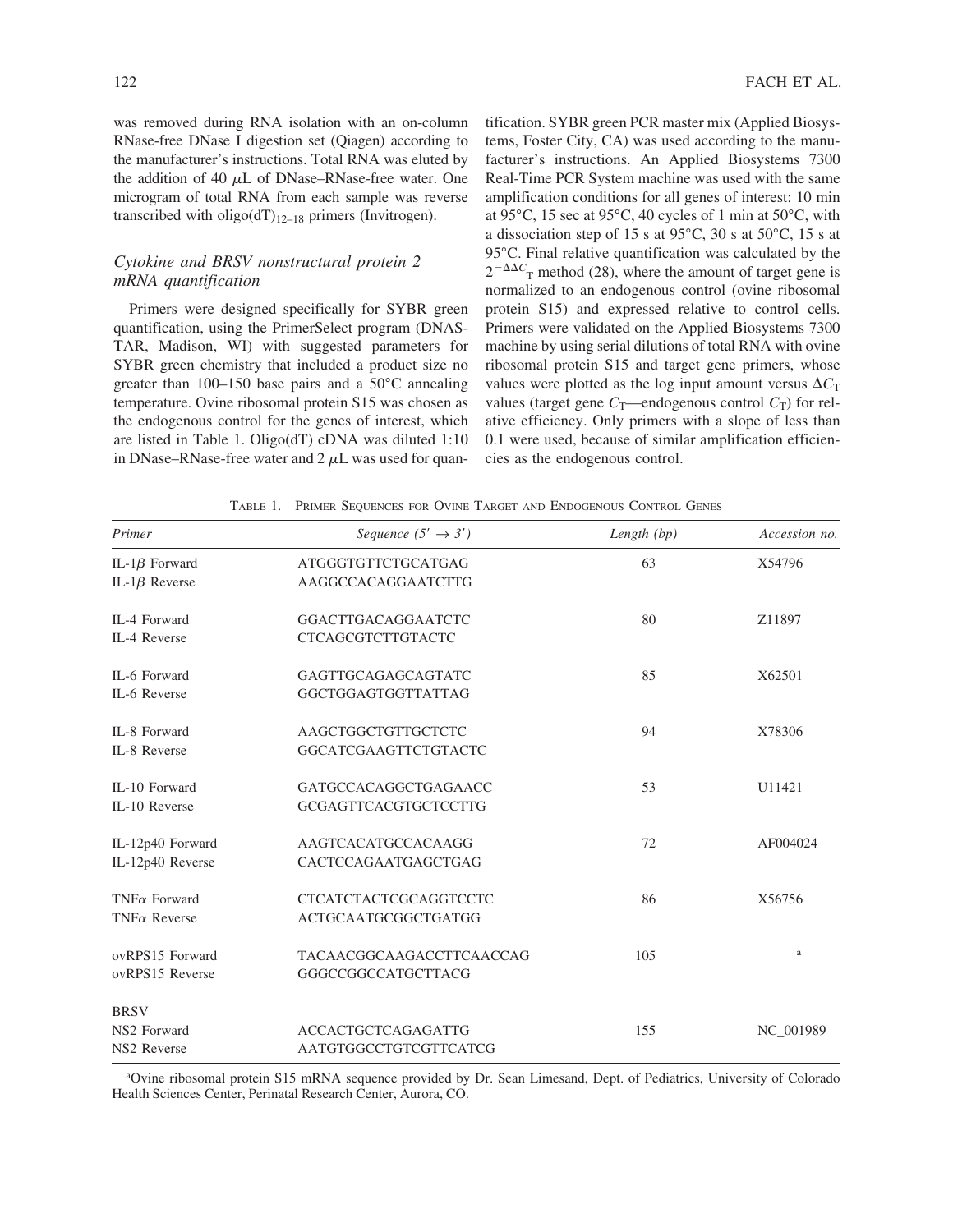In sterile Eppendorf tubes,  $20 \mu L$  of total RNA from BRSV 375 inoculum and BRSV oligo(dT) cDNA were treated with RNase  $I_f$  (1 unit/ $\mu$ L; New England BioLabs, Ipswich, MA) or untreated and all four samples were incubated for 30 min at 37°C. The digestion of singlestranded RNA was stopped by heating the tubes at 70°C for 20 min. Removal of the RNase enzyme was performed by Microcon column exclusion (100U columns; Millipore, Billerica, MA) according to the manufacturer's instructions. Samples were quantified with BRSV nonstructural protein 2 (NS2) primers and SYBR green chemistry as previously described above. No amplification of genomic BRSV NS2 was observed (data not shown).

#### *Statistical analysis*

Flow cytometric data were expressed as mean fluorescence intensity  $\pm$  SEM. Cytokine data were expressed as the fold change in expression relative to controls. Statistical analysis of the data was performed by unpaired two-tailed Student *t* test or analysis of variance (ANOVA) (cytokine real-time PCR) using GraphPad Prism software (GraphPad Software, San Diego, CA). Multiple means comparisons of cytokine data were performed by Bonferroni's test (Prism software). Significance was determined as  $p \leq 0.05$ .

### **RESULTS**

# *Colocalization of BRSV and CD11c*- *DCs within lung parenchyma*

Immunofluorescence staining was used to demonstrate the presence of BRSV antigen within lung  $CD11c<sup>+</sup>$  cells. Frozen lung sections from the upper right lobe of neonatal lamb lungs of control, day 3 postinoculation, and day 5 postinoculation lambs were stained for the presence of BRSV and CD11c. DAPI was used as a nuclear stain to enhance visualization of the overall cellular distribution within the tissue sections. Coexpression of BRSV antigen and CD11c was seen in the alveolar septa and subjacent to the bronchiolar epithelium (Fig. 1). No BRSV antigen staining was detected in control lamb lung cryosections (data not shown). Overall, analysis of the immunofluorescently stained frozen sections showed BRSV antigens colocalized within lung CD11c<sup>+</sup> cells. However, additional experiments were required to determine whether lung DCs or AMs support active viral replication.

#### *BRSV replication within antigen-presenting cells*

On initiation of replication, the RNA-dependent RNA polymerase transcribes the RSV negative-sense genome in the 3'-to-5' direction. Large amounts of the mRNAs encoding nonstructural proteins NS1 and NS2 are produced during viral replication, a result of the genome's transcriptional polarity, in which the genes on the 3' end are transcribed in greater amounts than the 5'-end genes (4,10). To detect BRSV replication within isolated lung DCs and AMs, primers were designed to the NS2 mRNA of BRSV and relative quantification was performed by SYBR green chemistry. Expression of BRSV mRNA was detected in both DCs and AMs, and the NS2 transcript levels in AMs exceeded the detected levels in the lung DCs (Fig. 2). Taken together, these results demonstrate that both lung DCs and AMs support BRSV replication *in vivo*.

### *Analysis of surface antigen expression*

Isolated lung DCs were analyzed for surface antigen expression 3 and 5 d after inoculation of BRSV. More than 89% of all isolated CD11c<sup>+</sup> lung DCs coexpressed DEC-205 (Fig. 3A). A significant increase in CD14 expression was observed on lung DCs isolated from 3 d postinoculation lambs when compared with control lung DCs (Fig. 3B). However, CD14 expression on isolated lung DCs 5 d postinoculation was similar to that on control lung DCs. Expression of DEC-205, MHC class I, and CD80/86 increased from day 3 to day 5 postinoculation, but no significant differences relative to controls were noted (Fig. 3B). No significant changes in MHC class II expression during BRSV infection were observed. Overall, BRSV infection induced a notable change in CD14 expression, but no significant changes in expression of surface antigens necessary for presentation and stimulation of antiviral T cells responses were observed.

#### *Antigen uptake after BRSV exposure*

Functional characteristics of lung DCs isolated from BRSV-infected lambs were assayed by measuring their endocytic uptake of antigens. Several pathways exist for antigen uptake and FITC–OVA was used as a measure of receptor-mediated endocytosis via clathrin-coated pits. In addition, FITC–dextran uptake was used to measure mannose receptor-mediated endocytosis by lung DCs. Endocytosis of FITC–OVA by lung DCs isolated 3 d after inoculation of BRSV was significantly decreased compared with controls (Fig. 4). By day 5 postinoculation, lung DCs endocytosed significantly more FITC–OVA than on day 3 postinoculation ( $p \le 0.05$ ). Mannose receptor-mediated endocytosis of FITC–dextran was lower in the controls and in lung DCs from BRSV-infected lambs, and no significant differences were noted (Fig. 4). Therefore, lung DCs were still able to take up antigen after 5 d of BRSV infection.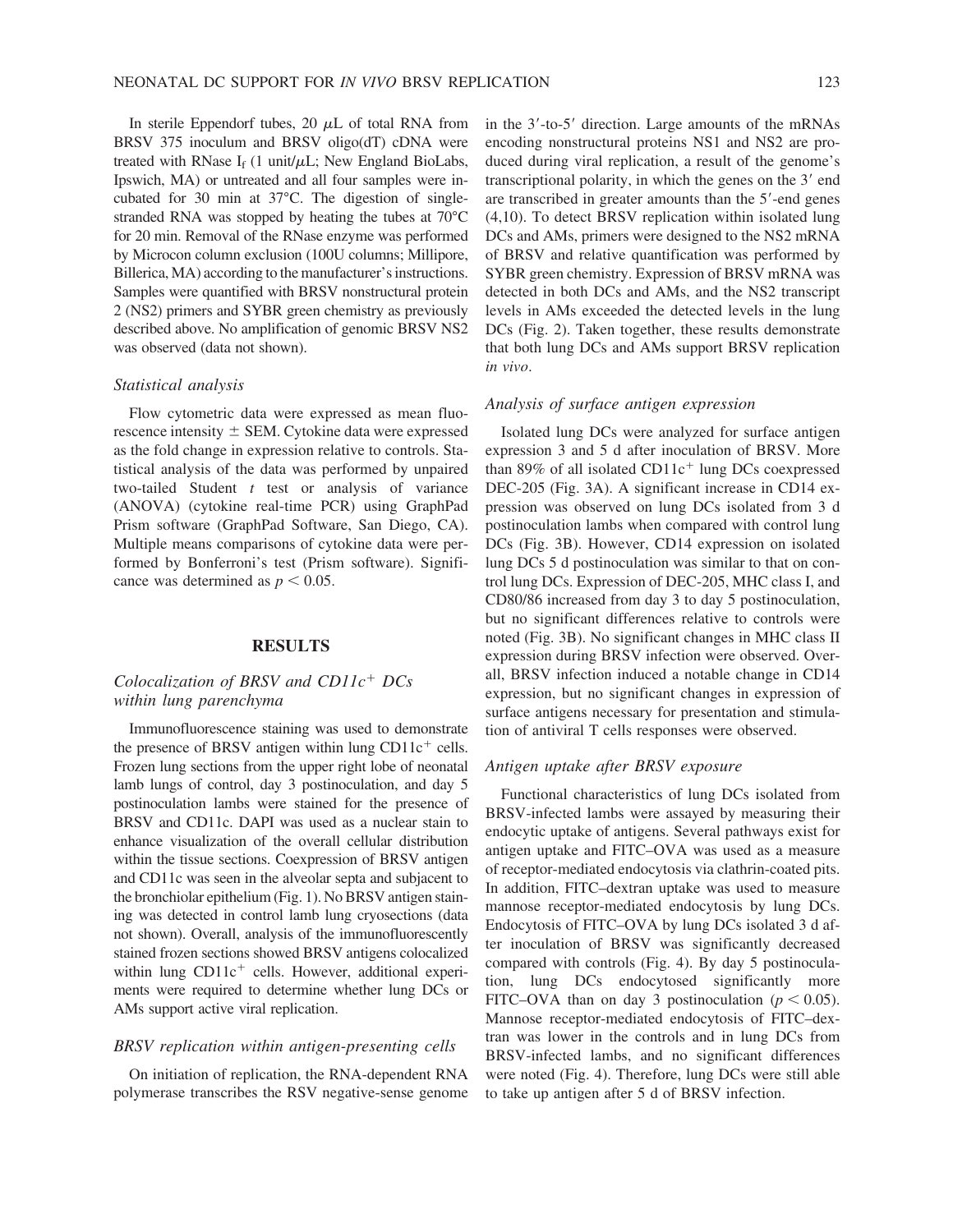

FIG. 1. BRSV antigen colocalizes with CD11c<sup>+</sup> cells in the lungs of neonatal lambs. Neonatal ovine lung cryosections were immunofluorescently stained with a primary antibody directed against CD11c (**C**, **F**, and **I**) followed by a secondary antibody fluorescently labeled with Alexa Fluor 633 (red). Directly conjugated BRSV–FITC (**B**, **E**, and **H**) antibody (green) was used to identify cells containing BRSV. Coexpression of CD11c and the virus is shown by yellow. Multicolor immunofluorescence staining shows dual-labeled DCs (**A**, **D**, and **G**) and nuclear staining with DAPI (blue). The enlarged view (**D**–**F**) is of the inset in (**A**) and an additional and different enlarged view (**G**–**I**) reveals more CD11c and BRSV colocalization. Data are representative of two experiments with 12 infected lambs. Scale bars:  $(A-C)$  20  $\mu$ m;  $(D-I)$  10  $\mu$ m.

# *Production of immunomodulatory IL-4 and IL-10 by lung DCs after BRSV infection*

Cytokine gene expression was quantified on the basis of SYBR green chemistry, using primers specific for proinflammatory and immunomodulatory genes. A less than 2-fold increase in proinflammatory mediators IL-1 $\beta$ , tumor necrosis factor (TNF)- $\alpha$ , IL-6, IL-8, and IL-12p40 was detected in isolated lung DCs from day 3 and 5 postinoculation lambs (Fig. 5). In addition, similar results were seen in AMs, although expression of IL-6 and IL-12p40 mRNAs was higher than in lung DCs. Of note, a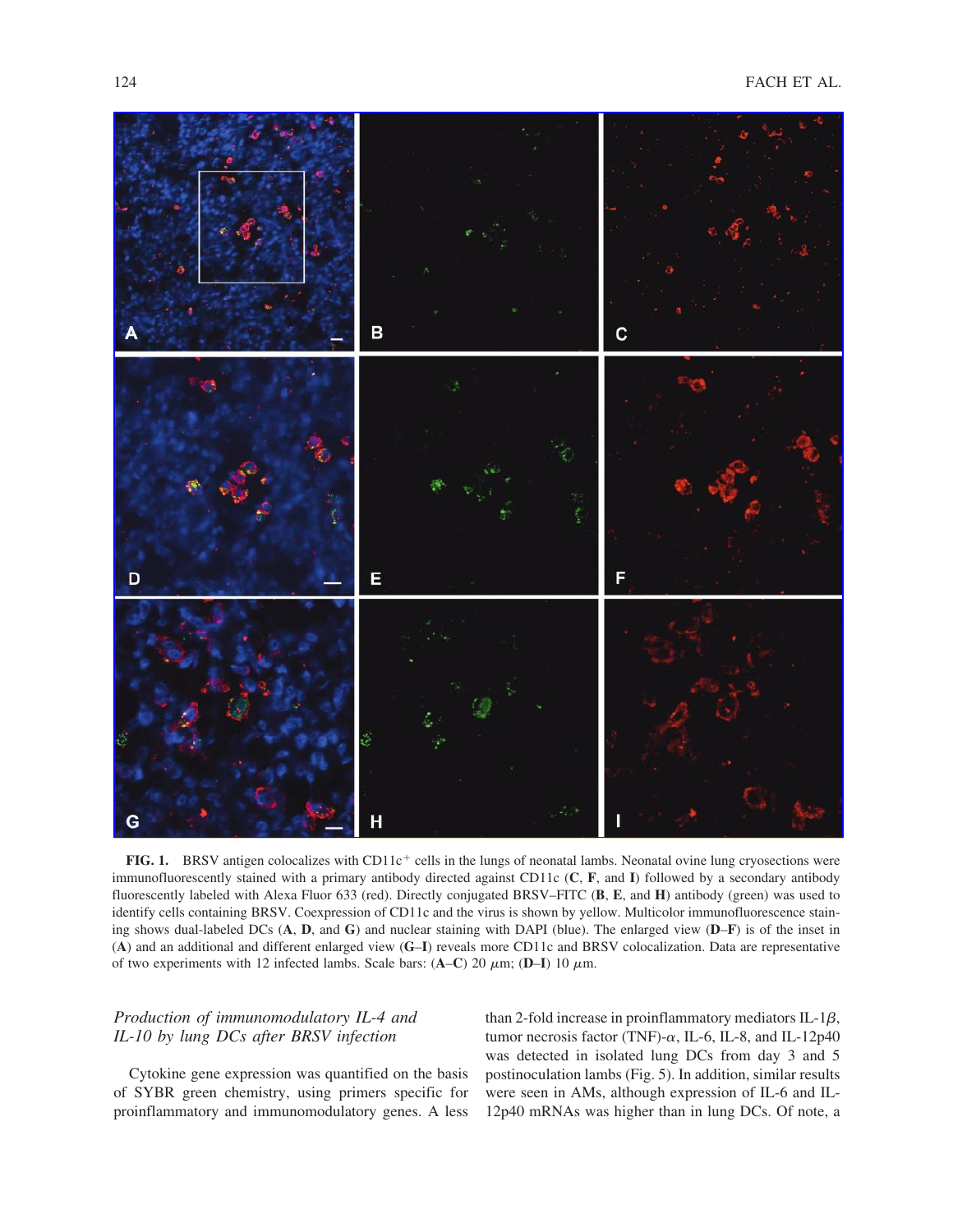

**FIG. 2.** BRSV replicates within lung dendritic cells (DCs) and alveolar macrophages (AMs). Isolated lung DCs and AMs were lysed in RLT buffer and total RNA was isolated. Oligo(dT) cDNA and BRSV NS2-specific primers with SYBR green chemistry were used for quantification of viral replication. Lung DCs supported BRSV replication, but less so than AMs. Data are representative of two experiments with six lambs per treatment group. Pi, Postinoculation.

striking induction of IL-4 mRNA transcripts was detected in lung DCs at both 3 and 5 d postinoculation. Moreover, a 10- to 15-fold increase in AM IL-4 mRNA transcription was observed, but this was lower than the levels in the lung DCs. Finally, we observed a 2- to 4-fold increase in IL-10 mRNA transcripts in lung DCs. Of note, no significant increases in cytokine or chemokine mRNA expression were observed in samples recovered from DCs or AMs on day 3 compared with day 5 postinoculation. Taken together, these results show that there is an early bias toward the production of immunomodulatory IL-4 and IL-10 gene transcripts in lung DCs and AMs isolated from BRSV-infected lambs.

#### **DISCUSSION**

In the present studies, we used a previously described neonatal lamb model of RSV infection (22,24,25,29–31) in which the pathogenesis and lesions observed (bronchiolitis, inflammatory cell infiltrates, and goblet cell hyperplasia) are similar to RSV infection in children. Interestingly, alveolar development begins prenatally in both humans and lambs, whereas mice have postnatal alveolar development (11). Therefore, neonatal lamb lungs are similar developmentally to neonatal humans and represent a comparable model for RSV infection. When comparing species-specific RSV strains, BRSV and ovine RSV are phylogenetically the most closely related sequences to the human RSVs. These ruminant RSV strains are not completely different viruses but rather represent separate antigenic subgroups of the human RSV strains (7,10). The conservation pattern of amino acids in the human RSV subgroups is similar to that seen in BRSV, but some differences are observed (10). Overall, molecular cloning and field studies have demonstrated that human and bovine RSV are closely related, share common antigenic epitopes, and induce similar pathogenesis (2,34,46). Lambs can be naturally infected with BRSV and are fully susceptible to experimental BRSV infections (2). Taken together, lambs are an excellent model for experimental RSV infection.

At present, there are no data available examining *in vivo*-derived lung DCs after RSV infection in a neonatal animal model (3). The results derived from neonatal lambs in the present study demonstrate that BRSV antigen and CD11c colocalize on cells within the lung parenchyma and alveolar spaces. Three and 5 d postinoculation with BRSV, isolated  $CD11c<sup>+</sup>$  lung DCs and AMs contained NS2 mRNA transcripts, indicative of BRSV replication within these cells. After *in vivo* BRSV infection, on day 3 postinoculation, lung DCs increased CD14 expression and exhibited decreased endocytosis of OVA–FITC. By day 5 postinoculation, lung DCs expressed low to moderate levels of DEC-205, CD14, and MHC class II, whereas higher expression of MHC class I and CD80/86 were detected. Inflammatory mediators IL-1 $\beta$ , IL-6, IL-8, IL-12p40, and TNF- $\alpha$  were transcribed in small amounts within lung DCs, whereas a 3.5- and 75-fold increase in gene transcripts of IL-10 and IL-4 were quantitated within these cells. Higher levels of IL-6 and IL-12p40 were transcribed in isolated AMs compared with lung DCs. Overall, BRSV leads to a type II skewing of the lung DC response by inducing IL-4 and IL-10 mRNAs. The virus may inhibit the initial maturation of the lung DCs, because CD80/86 and MHC class I expression is not increased until day 5 after infection. Overall, RSV may modulate lung DCs by inducing an immunomodulatory cytokine response.

Identification and magnetic sorting of DCs were performed with the CD11c monoclonal antibody (mAb) BAQ153A, which specifically labels a majority of afferent lymph DCs and few lung tissue macrophages in the ovine species (15). Our results demonstrate the colocalization of BRSV antigen and  $CD11c<sup>+</sup>$  cells within frozen lung tissue sections from BRSV-infected lambs. These results are consistent with other *in vivo* data based on the use of isolated cells from nasal washes of infected children and indicating that HLA-DR-positive cells coexpress RSV fusion (F) protein (13). In addition to staining for viral antigen, we used detection of viral mRNA to address whether BRSV was capable of replicating within lung DCs *in vivo*. Three and 5 d postinoculation of BRSV, our results indicate that both lung DCs and AMs are permissive to BRSV infection and support repli-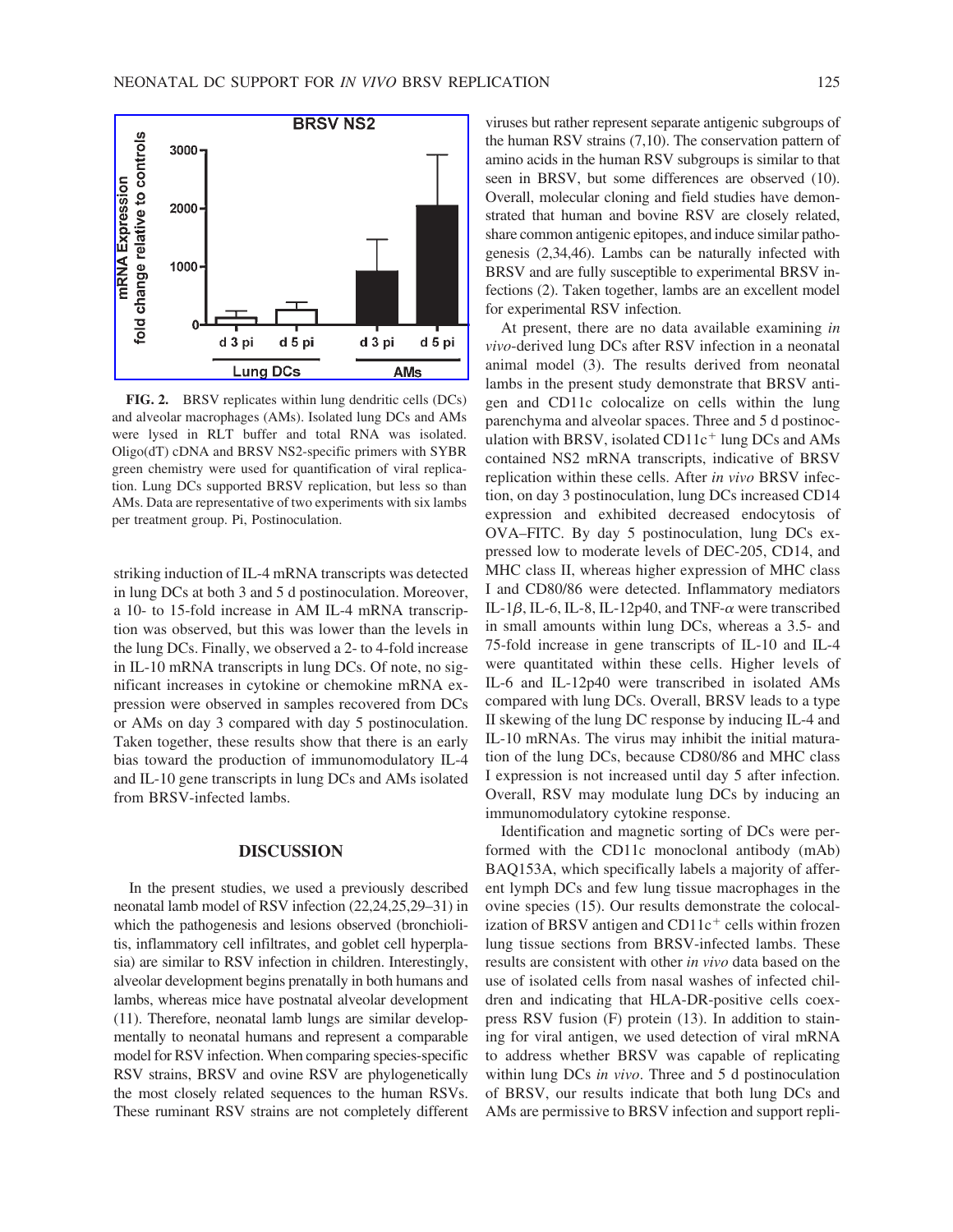

FIG. 3. BRSV infection of neonatal ovine lungs induces modulation of surface antigen expression on CD11c<sup>+</sup> lung DCs. Lung DCs were sorted magnetically to purify  $CD11c^+$  cells from digested neonatal lung suspensions from controls, day 3 postinoculation lambs, and day 5 postinoculation lambs. Flow cytometric analysis of surface antigen expression revealed that 89% of the sorted lung DCs coexpressed CD11c and DEC-205 (**A**). Statistical analysis indicated a higher mean fluorescence intensity (MFI) expression of CD14 on lung DCs isolated on day 3 postinoculation when compared with controls or day 5 postinoculation lung DCs (**B**) ( $*p$  < 0.05). MHC class I and CD80/86 expression was higher on isolated lung DCs from day 5 postinoculation lambs. Each column represents the average of the MFI staining for the indicated cell surface antigen minus the MFI staining of the appropriate isotype control. Data are representative of two experiments with six lambs per experimental group.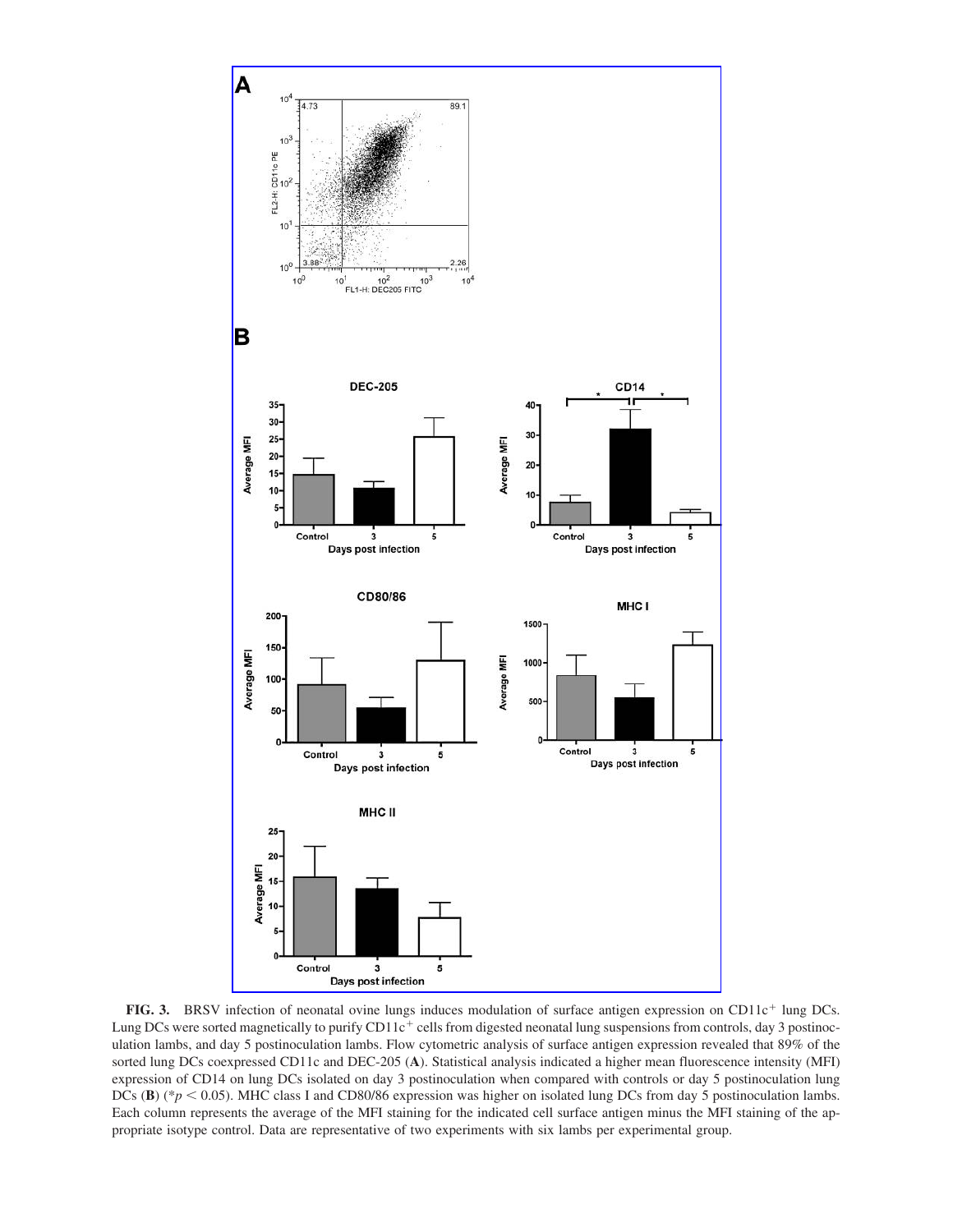

**FIG. 4.** Uptake of FITC–ovalbumin (FITC–OVA) and FITC–dextran by isolated lung DCs. Magnetically sorted CD11c<sup>+</sup> lung DC cell numbers were adjusted to  $1 \times 10^5$ cells/mL and incubated with either FITC–OVA or FITC–dextran for 1 h at 37 or 4°C. Data are expressed as the change in mean fluorescence intensity (MFI) values, that is, the 37°C MFI values minus the 4°C MFI values. Statistical analyses indicate that lung DCs on day 3 postinoculation endocytosed less FITC–OVA than either the controls or day 5 postinoculation lung DCs ( $p < 0.05$ ). Data are representative of two experiments with six lambs per treatment group.

cation, as shown by an increase in NS2 mRNA transcripts. These results are in agreement with *in vitro* data demonstrating that monocyte-derived DCs (MDDCs) can be productively infected with RSV (14). In addition, *in vitro* data derived from monocyte- or cord blood-derived DCs indicate that these cells are permissive to RSV infection (1,21). Taken together, these results demonstrate that isolated lung DCs and AMs are permissive to RSV infection and support viral replication *in vivo*.

Previously, we have reported that neonatal MDDCs and lung tissue-derived DCs differ phenotypically. Lung DCs express higher levels of CD80/86, MHC class I, and MHC class II compared with mature MDDCs (9). In addition, levels of CD14 expressed on lung DCs are lower than levels expressed on macrophages (9). After *in vivo* BRSV infection, we report here a significant increase in CD14 expression on day 3 postinoculation. This observation is reminiscent of data demonstrating an increase in Toll-like receptor (TLR)4 expression on monocytes isolated from RSV-infected children during the acute phase of infection (12). Together, these data are supported by the known trimeric clustering of CD14, MD2, and TLR4 on the surface of cells (39). In contrast, it was noted that CD14 expression on lung DCs isolated 5 d postinoculation was similar to levels observed on control lung DCs. Given the dynamic nature of DCs, it is not clear at present whether DCs present in the lung on day 3 are the same population present on day 5. Expression of DEC-205, MHC class I, and CD80/86 was not significantly increased relative to controls, although a trend for increased expression of these molecules by day 5 postinoculation can be observed. MHC class II was expressed at low levels on lung DCs from BRSV-infected lambs and control lambs. There was no observed phenotypic modulation of bovine MDDCs exposed to BRSV (Snook strain) as evidenced by the lack of altered MHC class I, MHC class II, and CD80/86 expression (44). However, infection of human monocyte- or cord bloodderived DCs with human RSV resulted in increased expression of MHC class I and II, CD80, and CD86 (14,21). Further studies are warranted to investigate modulation of DC surface antigens after RSV infection.

Mature DCs are potent inducers of an adaptive immune response to microbial infection in the lung microenvironment. As a functional measure of maturation state, isolated lung DCs from control and BRSV-infected lambs were incubated with FITC–OVA and FITC–dextran. Immature DCs are known to actively take up antigen via macropinocytosis and receptor-mediated endocytosis (20). The findings indicate that isolated lung DCs from day 3 postinfection lambs phagocytosed significantly less FITC–OVA than did controls, with no difference on day 5. A potential explanation for these data is an initial inhibition of DC antigen uptake early in RSV infection, but recovery of DC tracer endocytosis by day 5. On the other hand, it is plausible that mature day 3 DCs have migrated to the draining lymph node and there are more immature DCs present in the lung on day 5. The observation of reduced tracer uptake is supported by work in mice infected with RSV, where isolated lung DCs were reported to have low FITC–dextran uptake after 10 d of viral infection (3). In contrast to FITC–OVA, uptake of FITC–dextran via mannose receptor-mediated endocytosis was lower and not significantly altered.

RSV infection is a known inducer of inflammatory and immunomodulatory mediators in APCs *in vitro* (1,14,44). In the present study, we quantitated mRNA levels present in isolated lung DCs and AMs after BRSV infection. Alveolar macrophages produced more IL-6 mRNA transcripts compared with lung DCs. In addition, the induction of IL-12p40 mRNA within AMs was greater than levels detected within lung DCs. In general, BRSV infection induced a 1.5- to 2-fold increase in the expression of IL-1 $\beta$ , IL-6, IL-8, IL-12p40, and TNF- $\alpha$  mRNA transcripts within lung DCs. Previous studies using human monocyte- or cord blood-derived DCs report similar cytokines and chemokines being produced after RSV infection (1,14). Our results are similar to the cytokine mRNA profile observed *in vitro* by BRSV infection of bovine MDDCs (44). Interestingly, we observed increases in both IL-4 and IL-10 gene transcription within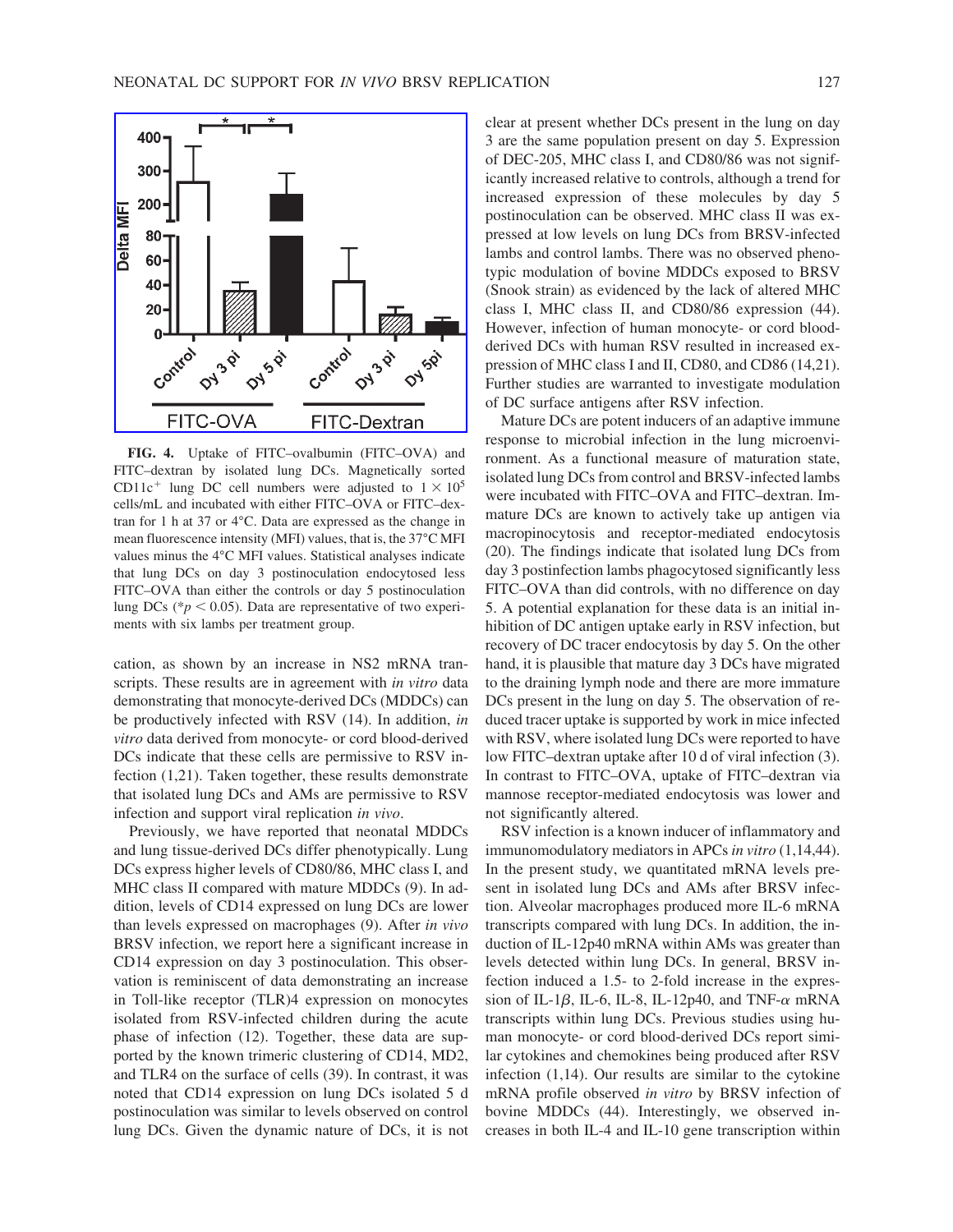





**FIG. 5.** Quantification of cytokine responses in lung dendritic cells (DCs) and alveolar macrophages (AMs) isolated after *in vivo* BRSV infection. Isolated lung DCs or AMs were resuspended in RLT buffer and total RNA was isolated. After reverse transcription, oligo(dT) cDNA and ovine-specific primers with SYBR green master mix were used to quantify the genes of interest. mRNA gene expression is shown as the fold change relative to cells from control lambs. Expression of both IL-10 and IL-4 genes in lung DCs is induced after BRSV inoculation. AMs produce greater amounts of IL-6 compared with lung DCs. Data are representative of two experiments with six lambs per time point.

lung DCs after BRSV infection. Increased levels of I L-4 protein in nasal washes from RSV-infected children have been reported although the exact cell source was not determined (13). Human plasmacytoid DCs isolated from

peripheral blood mononuclear cells were infected with RSV and were reported to produce IL-4 after a 24-h exposure to the virus (14). Thus, it is plausible that DCs are a source of IL-4 during RSV infection in neonates.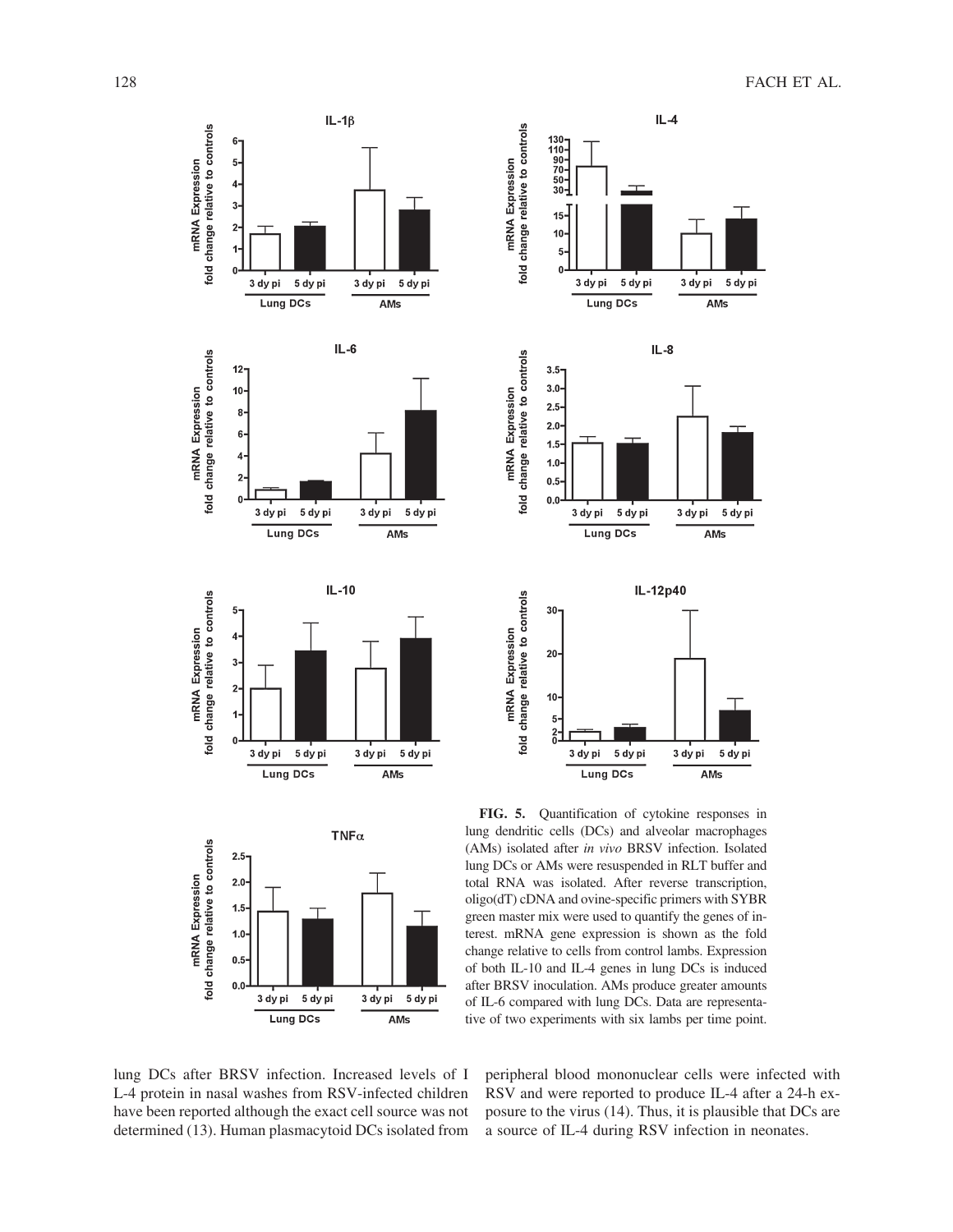Accumulating experimental data suggest that severe RSV infections early in childhood may predispose these children later on to develop recurrent wheezing, asthma, or other chronic pulmonary disorders (37). The progression of RSV disease is associated with a type II cytokine response and we report here that lung DCs are a likely source of IL-4 and IL-10 observed after infection. It has been suggested that the type II cytokine response after RSV infection predisposes these children to future pulmonary problems. Studies have associated severe RSV infections with IL-4 haplotypes and/or polymorphisms (5,19), further supporting the importance of IL-4 during RSV infections. Taken together, our results suggest that *in vivo* RSV infection may induce neonatal lung DCs to produce nonprotective cytokine responses that may result in enhanced host susceptibility to secondary infections or chronic pulmonary diseases such as allergies or asthma.

# **ACKNOWLEDGMENTS**

This work was funded in part by NIH NIAID RO1 AI062787A. The authors are grateful to Lea Ann Hobbs, Jim Fosse, Theresa Waters, and Kim Driftmier for excellent technical assistance. The authors also thank and acknowledge Margie Carter and the Image Analysis and Confocal Microscopy Facilities at Iowa State University.

#### **REFERENCES**

- 1. Bartz H, Buning-Pfaue F, Turkel O, and Schauer U: Respiratory syncytial virus induces prostaglandin E2, IL-10 and IL-11 generation in antigen presenting cells. Clin Exp Immunol 2002;129:438–445.
- 2. Belknap EB, Ciszewski DK, and Baker JC: Experimental respiratory syncytial virus infection in calves and lambs. J Vet Diagn Invest 1995;7:285–298.
- 3. Beyer M, Bartz H, Horner K, Doths S, Koerner-Rettberg C, and Schwarze J: Sustained increases in numbers of pulmonary dendritic cells after respiratory syncytial virus infection. J Allergy Clin Immunol 2004;113:127–133.
- 4. Cann A: *Principles of Molecular Virology*, 3rd ed. Academic Press, San Diego, CA, 2001.
- 5. Choi EH, Lee HJ, Yoo T, and Chanock SJ: A common haplotype of interleukin-4 gene IL4 is associated with severe respiratory syncytial virus disease in Korean children. J Infect Dis 2002;186:1207–1211.
- 6. Dakhama A, Kaan PM, and Hegele RG: Permissiveness of guinea pig alveolar macrophage subpopulations to acute respiratory syncytial virus infection *in vitro*. Chest 1998;114:1681–1688.
- 7. Elvander M, Vilcek S, Baule C, Uttenthal A, Ballagi-Pordany A, and Belak S: Genetic and antigenic analysis of the G attachment protein of bovine respiratory syncytial virus strains. J Gen Virol 1998;79:2939–2946.
- 8. Engelmayer J, Larsson M, Subklewe M, Chahroudi A, Cox WI, Steinman RM, and Bhardwaj N: Vaccinia virus inhibits the maturation of human dendritic cells: A novel mechanism of immune evasion. J Immunol 1999;163:6762–6768.
- 9. Fach SJ, Brockmeier SL, Hobbs LA, Lehmkuhl HD, and Sacco RE: Pulmonary dendritic cells isolated from neonatal and adult ovine lung tissue. Vet Immunol Immunopathol 2006;112:171–182.
- 10. Fields BN, Knipe DM, and Howley PM (eds.): *Fields Virology*, 3rd ed. Lippincott-Raven, Philadelphia, 1996.
- 11. Flecknoe SJ, Wallace MJ, Cock ML, Harding R, and Hooper SB: Changes in alveolar epithelial cell proportions during fetal and postnatal development in sheep. Am J Physiol Lung Cell Mol Physiol 2003;285:L664–L670.
- 12. Gagro A, Tominac M, Krsulovic-Hresic V, Bace A, Matic M, Drazenovic V, Mlinaric-Galinovic G, Kosor E, Gotovac K, Bolanca I, Batinica S, and Rabatic S: Increased Tolllike receptor 4 expression in infants with respiratory syncytial virus bronchiolitis. Clin Exp Immunol 2004;135: 267–272.
- 13. Gill MA, Palucka AK, Barton T, Ghaffar F, Jafri H, Banchereau J, and Ramilo O: Mobilization of plasmacytoid and myeloid dendritic cells to mucosal sites in children with respiratory syncytial virus and other viral respiratory infections. J Infect Dis 2005;191:1105–1115.
- 14. Guerrero-Plata A, Casola A, Suarez G, Yu X, Spetch L, Peeples ME, and Garofalo RP: Differential response of dendritic cells to human metapneumovirus and respiratory syncytial virus. Am J Respir Cell Mol Biol 2006;34:320–329.
- 15. Gupta VK, McConnell I, and Hopkins J: Reactivity of the CD11/CD18 workshop monoclonal antibodies in the sheep. Vet Immunol Immunopathol 1993;39:93–102.
- 16. Hahm B, Arbour N, and Oldstone MB: Measles virus interacts with human SLAM receptor on dendritic cells to cause immunosuppression. Virology 2004;323:292–302.
- 17. Hall CB: Respiratory syncytial virus and parainfluenza virus. N Engl J Med 2001;344:1917–1928.
- 18. Henderson FW, Collier AM, Clyde WA Jr, and Denny FW: Respiratory-syncytial-virus infections, reinfections and immunity: A prospective, longitudinal study in young children. N Engl J Med 1979;300:530–534.
- 19. Hoebee B, Rietveld E, Bont L, Oosten M, Hodemaekers HM, Nagelkerke NJ, Neijens HJ, Kimpen JL, and Kimman TG: Association of severe respiratory syncytial virus bronchiolitis with interleukin-4 and interleukin-4 receptor  $\alpha$ polymorphisms. J Infect Dis 2003;187:2–11.
- 20. Janeway C: Immunobiology. In: *The Immune System in Health and Disease*, 6th ed. Garland Science, New York, 2005.
- 21. Jones A, Morton I, Hobson L, Evans GS, and Everard ML: Differentiation and immune function of human dendritic cells following infection by respiratory syncytial virus. Clin Exp Immunol 2006;143:513–522.
- 22. Kawashima K, Meyerholz D, Gallop J, Grubor B, Lazic T, Lehmkuhl H, and Ackermann M: Differential expression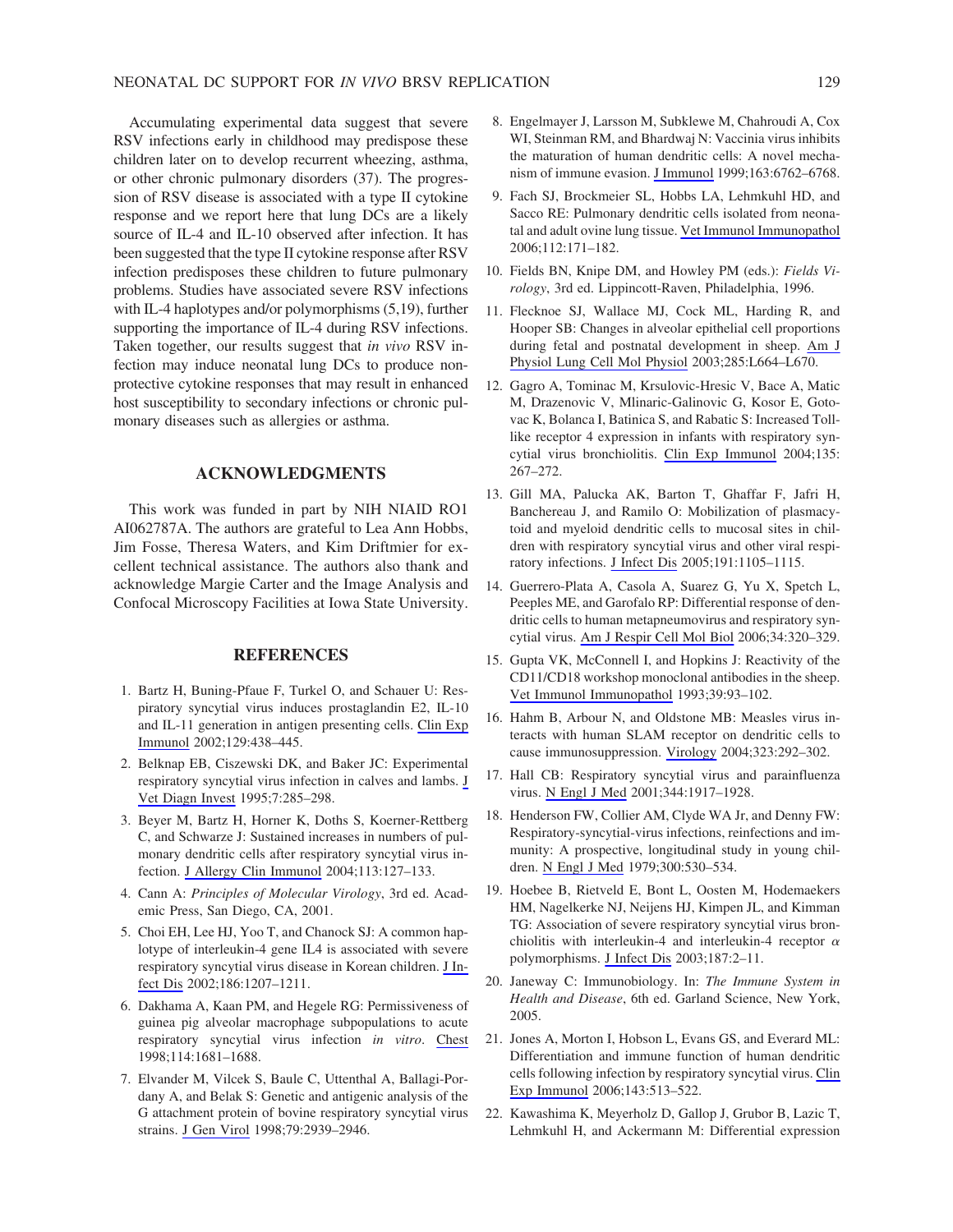of ovine innate immune genes by preterm and neonatal lung epithelia infected with respiratory syncytial virus. Viral Immunol 2006;19:316–323.

- 23. Kruse M, Rosorius O, Kratzer F, Stelz G, Kuhnt C, Schuler G, Hauber J, and Steinkasserer A: Mature dendritic cells infected with herpes simplex virus type 1 exhibit inhibited T-cell stimulatory capacity. J Virol 2000;74:7127–7136.
- 24. Lapin CD, Hiatt PW, Langston C, Mason E, and Piedra PT: A lamb model for human respiratory syncytial virus infection. Pediatr Pulmonol 1993;15:151–156.
- 25. Larsen LE: Bovine respiratory syncytial virus (BRSV): A review. Acta Vet Scand 2000;41:1–24.
- 26. Lehmkuhl HD, and Cutlip RC: Experimental parainfluenza type 3 infection in young lambs: Clinical, microbiological, and serological response. Vet Microbiol 1983;8:437–442.
- 27. Lindgren C, Lin J, Graham BS, Gray ME, Parker RA, and Sundell HW: Respiratory syncytial virus infection enhances the response to laryngeal chemostimulation and inhibits arousal from sleep in young lambs. Acta Paediatr 1996;85:789–797.
- 28. Livak KJ, and Schmittgen TD: Analysis of relative gene expression data using real-time quantitative PCR and the  $2^{-\Delta\Delta}C$ <sub>T</sub> method. Methods 2001;25:402-408.
- 29. Meehan JT, Cutlip RC, Lehmkuhl HD, Kluge JP, and Ackermann MR: Infected cell types in ovine lung following exposure to bovine respiratory syncytial virus. Vet Pathol 1994;31:229–236.
- 30. Meyerholz DK, Grubor B, Fach SJ, Sacco RE, Lehmkuhl HD, Gallup JM, and Ackermann MR: Reduced clearance of respiratory syncytial virus infection in a preterm lamb model. Microbes Infect 2004;6:1312–1319.
- 31. Neilson KA, and Yunis EJ: Demonstration of respiratory syncytial virus in an autopsy series. Pediatr Pathol 1990;10: 491–502.
- 32. Panuska JR, Cirino NM, Midulla F, Despot JE, McFadden ER Jr, and Huang YT: Productive infection of isolated human alveolar macrophages by respiratory syncytial virus. J Clin Invest 1990;86:113–119.
- 33. Peebles RS Jr, and Graham BS: Viruses, dendritic cells and the lung. Respir Res 2001;2:245–249.
- 34. Pringle CR: Virus taxonomy 1996: A bulletin from the Xth International Congress of Virology in Jerusalem. Arch Virol 1996;141:2251–2256.
- 35. Schlender J, Hornung V, Finke S, Gunthner-Biller M, Marozin S, Brzozka K, Moghim S, Endres S, Hartmann G, and Conzelmann KK: Inhibition of toll-like receptor 7- and 9-mediated  $\alpha/\beta$  interferon production in human plasmacytoid dendritic cells by respiratory syncytial virus and measles virus. J Virol 2005;79:5507–5515.
- 36. Schneider-Schaulies S, and ter Meulen V: Measles virus and immunomodulation: Molecular bases and perspectives. Expert Rev Mol Med 2002;2002:1–18.
- 37. Sigurs N, Bjarnason R, Sigurbergsson F, and Kjellman B: Respiratory syncytial virus bronchiolitis in infancy is an important risk factor for asthma and allergy at age 7. Am J Respir Crit Care Med 2000;161:1501–1507.
- 38. Stumbles PA, Strickland DH, Pimm CL, Proksch SF, Marsh AM, McWilliam AS, Bosco A, Tobagus I, Thomas JA, Napoli S, Proudfoot AE, Wells TN, and Holt PG: Regulation of dendritic cell recruitment into resting and inflamed airway epithelium: Use of alternative chemokine receptors as a function of inducing stimulus. J Immunol 2001;167:228–234.
- 39. Underhill DM: Toll-like receptors: Networking for success. Eur J Immunol 2003;33:1767–1775.
- 40. van Schaik SM, Welliver RC, and Kimpen JL: Novel pathways in the pathogenesis of respiratory syncytial virus disease. Pediatr Pulmonol 2000;30:131–138.
- 41. Viuff B, Tjornehoj K, Larsen LE, Rontved CM, Uttenthal A, Ronsholt L, and Alexandersen S: Replication and clearance of respiratory syncytial virus: Apoptosis is an important pathway of virus clearance after experimental infection with bovine respiratory syncytial virus. Am J Pathol 2002;161:2195–2207.
- 42. Wahid R, Cannon MJ, and Chow M: Dendritic cells and macrophages are productively infected by poliovirus. J Virol 2005;79:401–409.
- 43. Welliver RC: Viral infections and obstructive airway disease in early life. Pediatr Clin North Am 1983;30:819–828.
- 44. Werling D, Collins RA, Taylor G, and Howard CJ: Cytokine responses of bovine dendritic cells and T cells following exposure to live or inactivated bovine respiratory syncytial virus. J Leukoc Biol 2002;72:297–304.
- 45. Werling D, Hope JC, Chaplin P, Collins RA, Taylor G, and Howard CJ: Involvement of caveolae in the uptake of respiratory syncytial virus antigen by dendritic cells. J Leukoc Biol 1999;66:50–58.
- 46. Yunus AS, Krishnamurthy S, Pastey MK, Huang Z, Khattar SK, Collins PL, and Samal SK: Rescue of a bovine respiratory syncytial virus genomic RNA analog by bovine, human and ovine respiratory syncytial viruses confirms the "functional integrity" and "cross-recognition" of BRSV *cis*-acting elements by HRSV and ORSV. Arch Virol 1999;144:1977–1990.

Address reprint requests to: *Dr. Randy E. Sacco Respiratory Diseases Research Unit National Animal Disease Center Agricultural Research Services United States Department of Agriculture Ames, IA 50010-0070*

*E-mail:* rsacco@nadc.ars.usda.gov

Received June 19, 2006; accepted September 15, 2006.